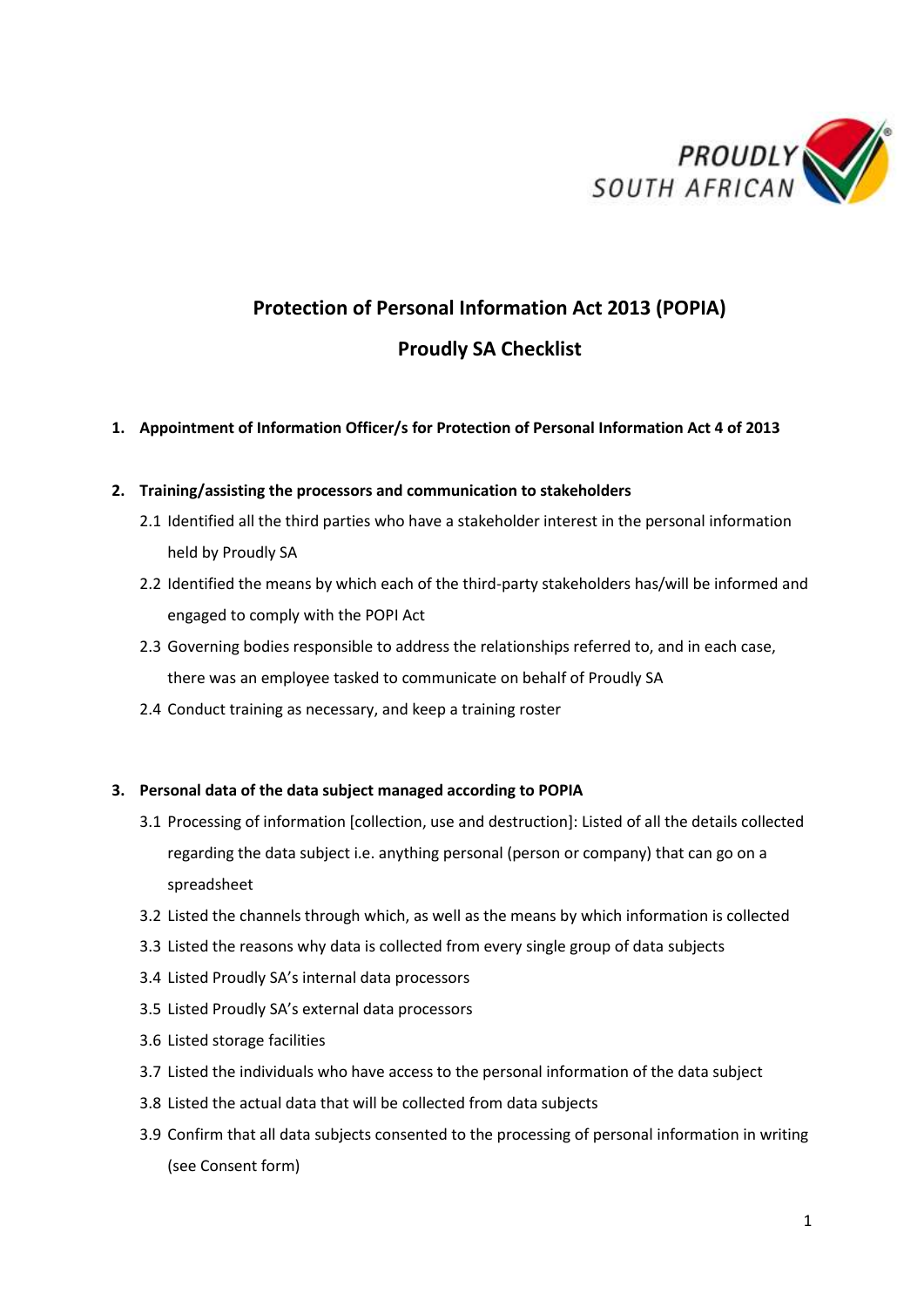3.10 Confirm that Proudly SA has a legitimate mutually agreed upon necessary need and interest for the processing of all personal information of every data subject (also see Consent form)

# **4. Strategic Risk and Impact Mitigation**

- 4.1 Individuals associated with Proudly SA who influences the personal information of the data subject, is listed and instructed to safeguard the personal information
- 4.2 Proudly SA acknowledges that the personal information of data subjects needs to be protected. As such, Proudly SA vows to engage in a risk impact assessment to protect the personal information of the data subject, described in in terms of high, medium and low (in order to identify priorities in the risk mitigation strategy)
- 4.3 Following 4.2, the following information is recorded and managed by the Information officer:
	- an inventory of all data subjects types and their personal information
	- data subject consent and instruction to:
		- hold data and reason for data held;
		- use data and reason for data used:
		- destroy data and reason for the destruction;
		- including a time frame on all of the above
	- the identities of the data processors/operators
	- how the data flows into and through Proudly SA to date of destruction
	- how access control is addressed
	- reasons for holding subject data
	- the purpose for holding subject data

The Information officer identified the probability factor of risks for the data subject and actively and annually manage the risks.

# **5. Data Mapping**

Proudly SA commits to identify risks for the data subject and fully address identified risks.

5.1 Compiled a list of every single party related to Proudly SA in terms of roles and responsibilities for each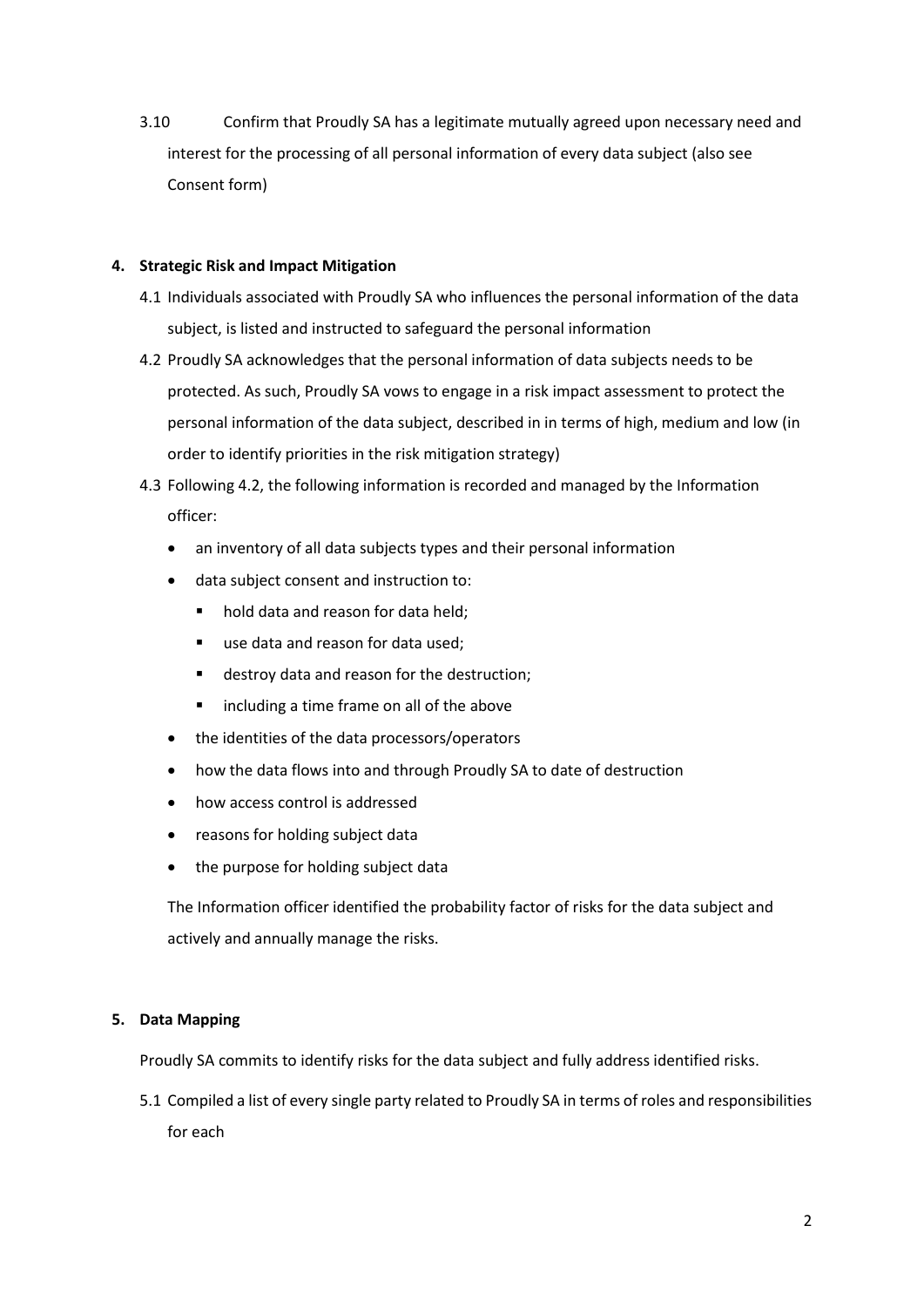- 5.2 Compiled a list of every single third-party institution involved with Proudly SA in terms of submissions and registrations for Directors and Shareholders
- 5.3 Compiled a list of registers and documents pertaining to the transactions relevant to the subject
- 5.4 Hardware and Software used

#### **6. Employee Memorandum**

- 6.1 Proudly SA provides the Employee with a work infrastructure which the Employee agrees to use responsibly.
- 6.2 Labour laws and practical arrangements require that Proudly SA collect personal information from the Employee, which herewith consents to the collection, dissemination and destruction of the personal information. Limited information is required.
- 6.3 Employees commit to fully and always abide by all applicable laws. All information processed on electronic devices are to be work related. All electronic information processed in work time is owned by Proudly SA. Company-employee arrangements include Information Technology related matters.
- 6.4 The Employee understands that Proudly SA makes use of a work infrastructure and thirdparty service providers and the Employee consents to the processing of the Employee's personal information by these third-party service providers.
- 6.5 Employees are individuals and delineated to engage in work related activities. Employees are restricted to attend to their own personal information and may under no circumstances process the personal information of other employees or third parties without fully complying to the applicable laws, of which the POPI Act is foremost.
- 6.6 All personal information of all third parties are strictly private and confidential and not to be processed by employees unless consented to by Proudly SA in writing.

# **7. Privacy Policy**

7.1 The below will be added to Proudly SA contracts, website etc.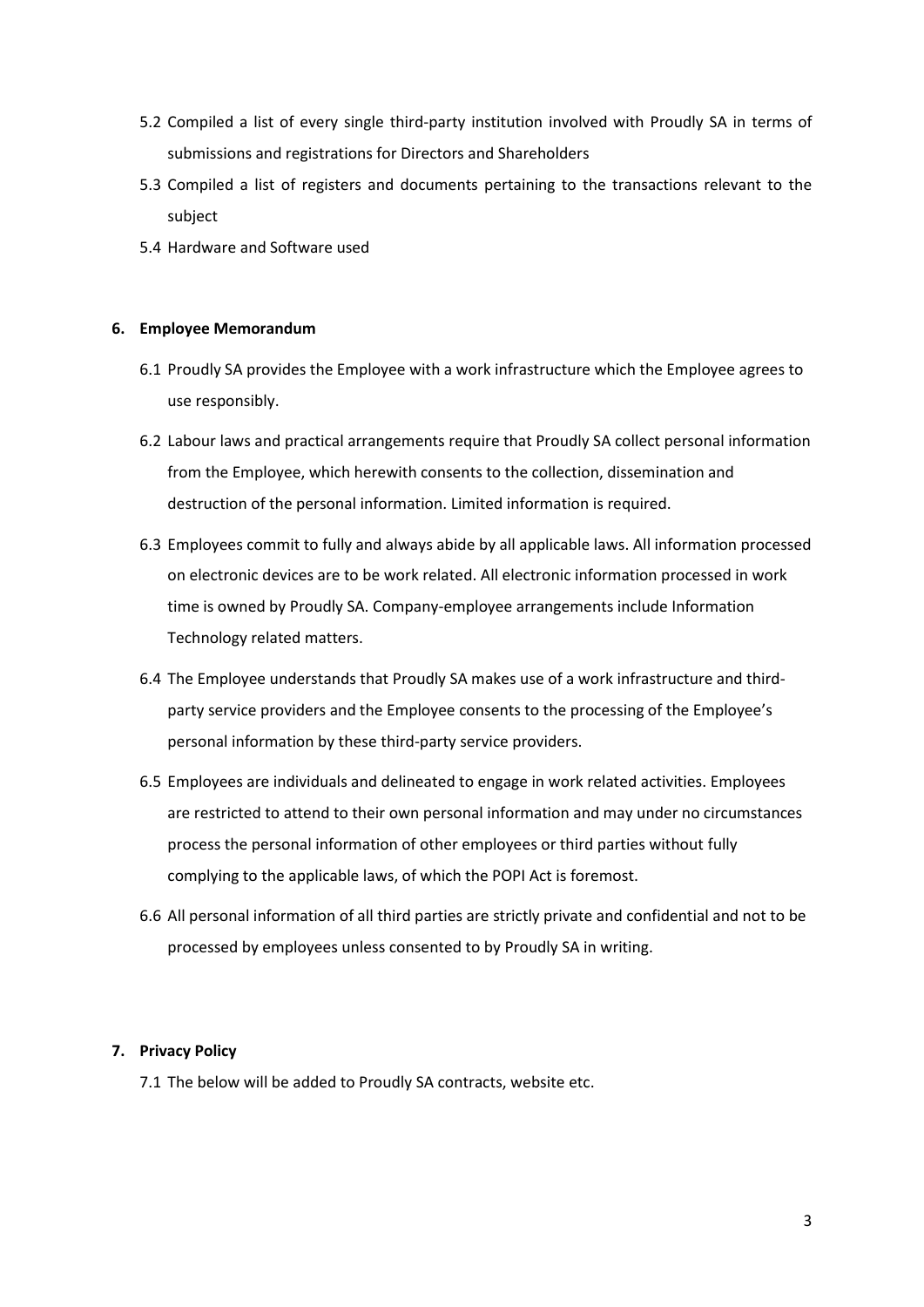For the POPI Act, Proudly SA is deemed to be an organization that engages in all aspects of business. It follows that personal information could be processed in some of the following categories:

- 1. Employees
- 2. Clients
- 3. Vendors
- 4. Stakeholders, i.e. shareholders
- 5. Governing bodies, i.e. directors
- 6. Statutory bodies, i.e. SARS
- 7. Public viewers, i.e. websites
- 8. Hostile invaders i.e. hackers
- 7.2 A list of the processors, persons privy to the processing is enlisted for the specific information that is required.

7.3 Proudly SA vows to protect the information as prescribed by the POPI Act. As far as Proudly SA understands, all personal information is private and attended to according to the POPI Act.

7.4 Proudly SA will at all times measure the risk of breach of the POPI Act and actively manage same on a daily basis.

#### **8. Processing of Personal Information**

Proudly SA processors of information commit to secure data subjects' consent to process information. Data subjects fall into the following main categories: employees, members, vendors (to Proudly SA), etc.

- 8.1 Operators are an important category of processor, as recorded "Data Processors". A record of what information is shared, for what purpose and for how long, as well as that they acknowledge that they have sufficient security measures in place to prevent a breach on their watch is kept. Furthermore, responsible/relevant parties agree to notify the Information Officer immediately of any breach/compromise in security of any of the data subjects.
- 8.2 Compiled a list of data subjects. All individual contracts involve the data subject's allowed time frame and the purpose of the processing. These aspects are addressed in terms of the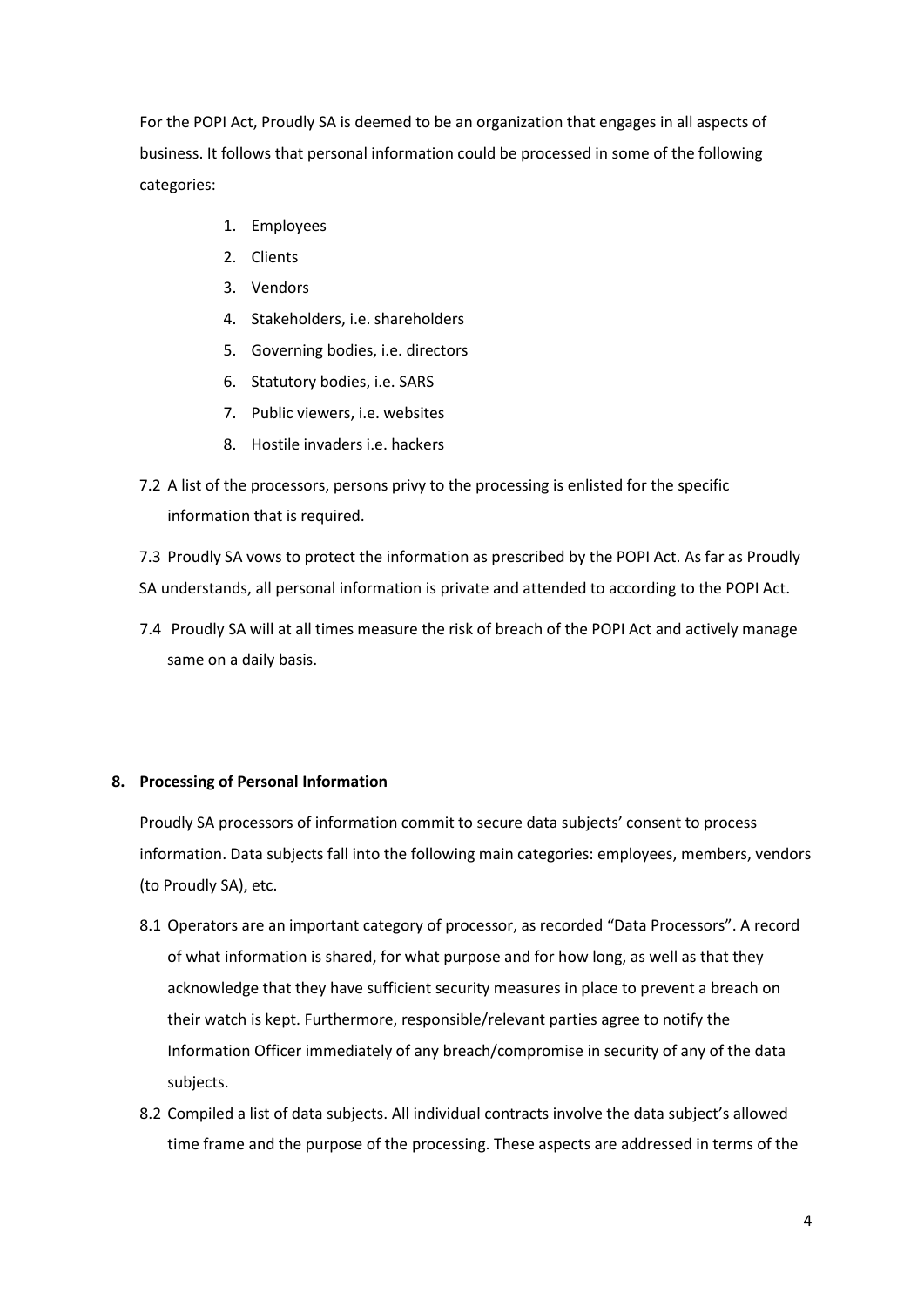scope and processing of personal information of the data subjects as information is recorded in filing systems.

- 8.3 Listed the responsible parties that instruct on all processing of information
- 8.4 Confidentiality agreements will be signed by all data processors (template already created)
- 8.5 Listed the software employed to mitigate the risks associated with the Act.

#### **9. Data Protection Policy (available in company policy documents and website)**

- 9.1 Proudly SA commits to continually uphold that the person responsible for instructing the Information Technology contractors to Proudly SA, is the person responsible for the processing of the information or has received a mandate to do so.
- 9.2 Proudly SA addressed all security on all personal information. Personal information is at least secure, but not limited to, in the following areas:
	- 1. On end-points;
	- 2. Data in transit;
	- 3. Data stored in cloud;
	- 4. In terms of antivirus, malware, Trojans, worms, phishing employed etc.
- 9.3 All Proudly SA officials, employees, vendors and members/clients are appropriately informed of measures taken to protect personal information and the processing of personal information. Unauthorized persons have no access to personal information and all persons who do have access, have minimum appropriate access to personal information.
- 9.4 Those who hold or process information consent to full surveillance of processing of personal information and consented to personal accountability for such processing. All operators and processors committed to protect personal information and to procure instruction from the responsible party on deemed processing.
- 9.5 Proudly SA procured the commitment of all operators and processors of personal information to employ maximum security and secrecy on all personal information, and to personally assume the responsibility to employ measures to protect personal information on all electronic equipment.
- 9.6 Devices, where applicable, are always kept on the processor's person. Neither the device nor any information on the device is ever given to third parties who do not hold the written consent of the data subject. Business data will always be kept separate from personal data – i.e., personal information.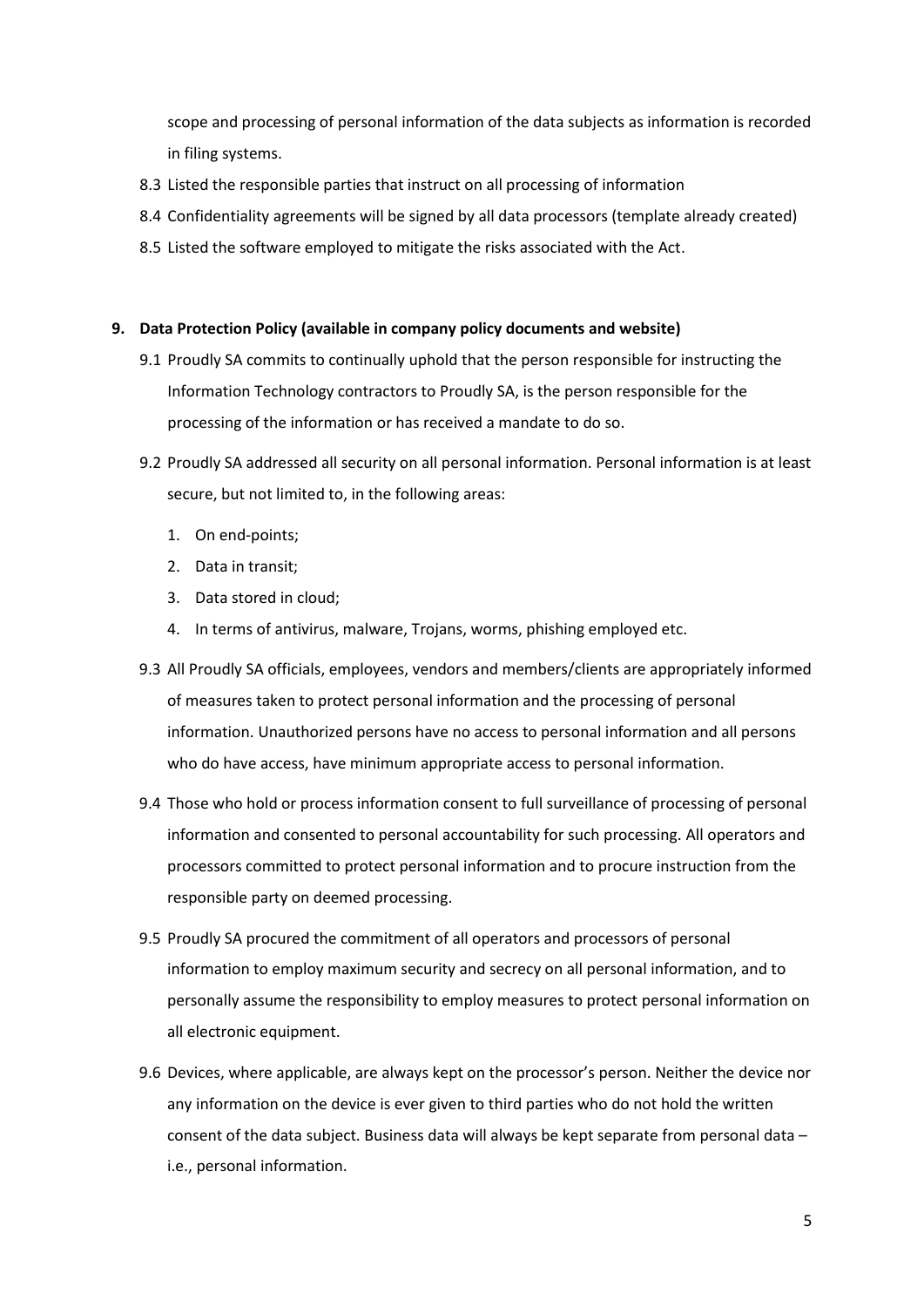- 9.7 Data is encrypted in order to safeguard data against unauthorized exposure to third parties. Data pertains to non-electronic files, end-point data, data in transit and hosted or cloud data. Least number of security codes are kept by least number of employees. The data specialist appointed by Proudly SA will take into account all risk factors and address same to the satisfaction of the POPI Act. Where possible, the number of data storages is maximized.
- 9.8 Proudly SA has done a risk and impact assessment on all cloud computing and is satisfied that its cloud computing adheres to the requirements of the POPI Act.
- 9.9 All non-electronic personal information is kept safe and rules and regulations are applicable to access of filing facilities and office spaces. Risk is reduced to the minimum on all aspects of processing personal information in that information is held behind the maximum practical guarded physical barriers as the environment allows.
- 9.10 All handlers of physical security acknowledged that they are responsible for compliance and undertake to ensure full compliance to the POPI Act. All personal information will always be kept and attended to in a secure manner.
- 9.11 Personal information is only used for the purpose obtained as instructed by the data subject.

#### **10. Incident Management (Data Breach Incident Plan)**

- 10.1 Proudly SA has approved procedures to manage incidents that may have an impact on the POPI Act. Roles and responsibilities are known to all responsible operators and data processors, and ready to be implemented when incidents occur.
- 10.2 All heads of department are in full control of all personal data and vowed to keep personal data safe and secure. Steps have been taken to reduce incidents and to increase the speed in which incidents are attended to. Operators and processors of personal information are forewarned to report incidents as soon as possible and managers are forewarned to attend to reports as soon as possible.
	- 10.3 The data breach action plan includes:
		- 1. All parties related to the incident will assist one another to attend to a breach as soon as possible with maximum allowed force.
		- 2. When an incident occurs, the incident, in compliance with the POPI Act will not be discussed with anyone but the employee's direct manager.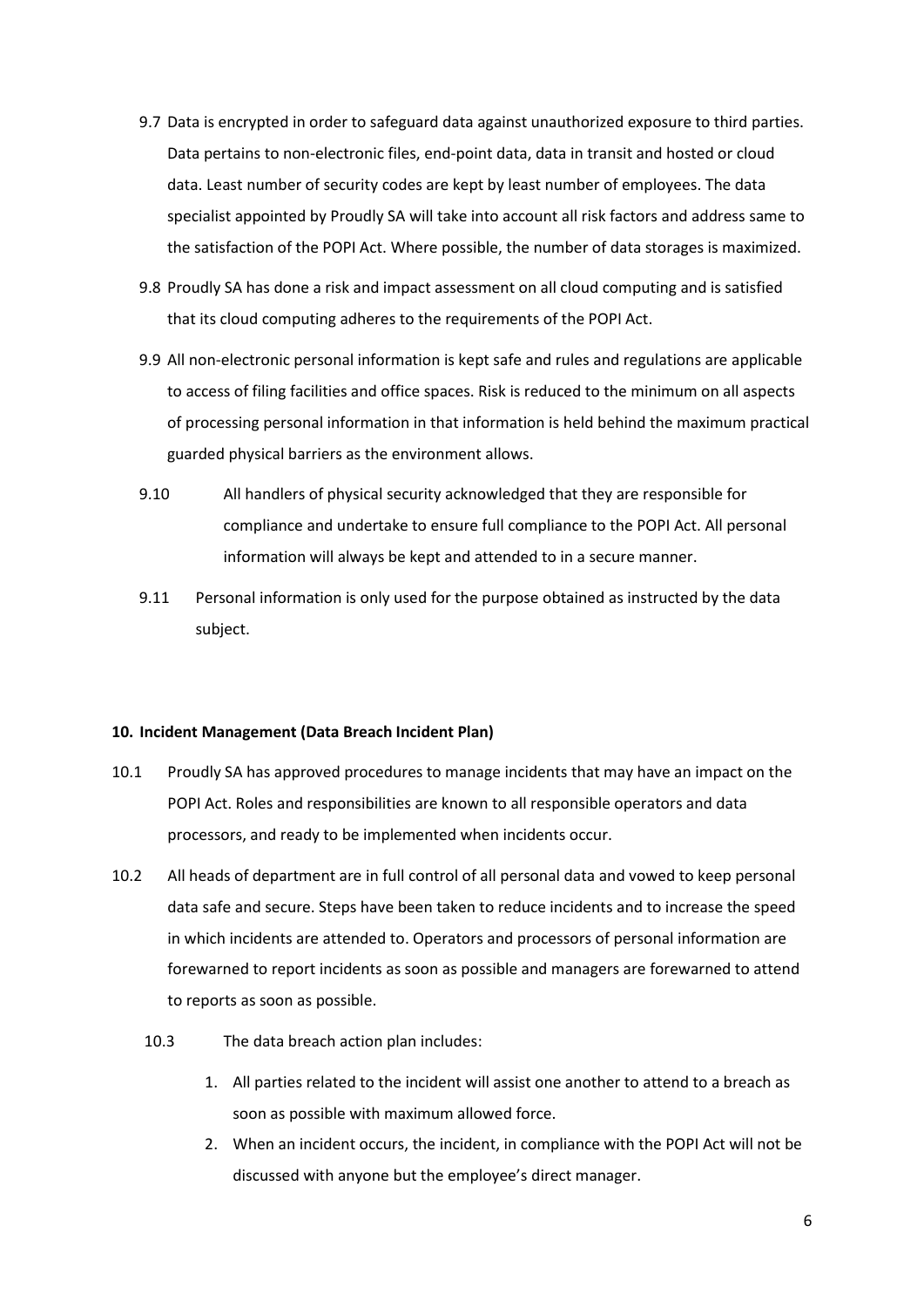- 3. Managers may only discuss incidents with the CEO.
- 4. The CEO may only discuss the matter with the board of directors, whereafter the board will direct the CEO.
- 5. Once a breach is confirmed, the CEO will communicate, as prescribed by the POPI Act, with the affected data subject, the Regulator and with those who may be influenced by the breach.
- 6. The following will be documented:
	- a. All risks, incidents, and threats.
	- b. All responses to the above.
	- c. Number of data subjects involved, with their contact details
	- d. Details of the breach, i.e. time, place, format of data, size of breach, reasons and possible consequences, etc.
	- e. An action plan to remedy the breach with the roles and responsibilities of all parties related to the matter.
	- f. Proudly SA has forms and written procedures for all steps related to the stages of breach.

# **11. Personal Information Management**

The data subject remains the owner of his or its personal information. The data subject is the sole stakeholder of his or her or its personal information and Proudly SA acknowledges the latter facts.

- 11.1 Proudly SA logs all consents obtained from the data subject in a central register. The data subject consents contain the following:
	- 1. The initial consent allowing Proudly SA to hold the specific personal information;
	- 2. Ongoing consents detailing the confirmation and changes to the personal information;
	- 3. Confirmation to data subject of his right to access to the personal information;
	- 4. The purpose for which personal information is held by Proudly SA;
	- 5. Who in Proudly SA would receive and hold the personal information;
	- 6. The length of time which the personal information will be held;
	- 7. When or in what event the personal information will be destroyed.